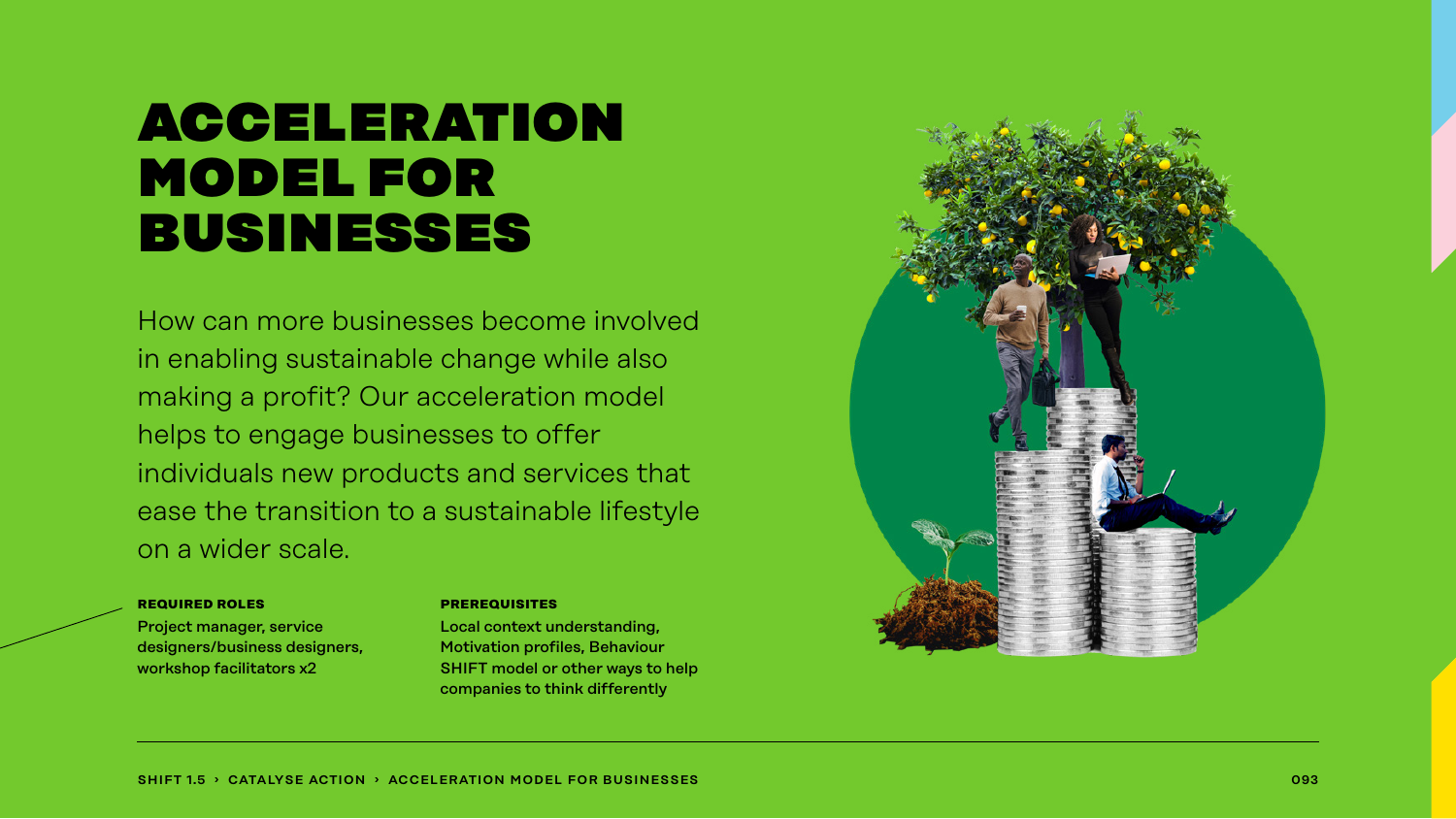# overview

This development programme helps small and mediumsized enterprises (SMEs) grow their business and learn about sustainable consumption. By changing the market you will achieve emission reduction quicker.

**The Smart everyday** development programme was created in order to help small and medium-sized enterprises (SMEs) that operate with a sustainable business model to better understand their customers and grow their business. The programme was built around rapid business experiments to develop and introduce sustainable products to large customer groups and not only the niche segments targeted at eco-consumers.

**In the programme,** each pair, consisting of an SME and a large company, planned experiments together so that both organisations could learn from each other and together find out how to develop new sustainable business. The goal of the experiments was to develop initial ideas into market-ready concepts and validate their business value with target consumer groups identified with the help of the large companies. ●

**The development programme** scale was limited to 10 SMEs and 10 large consumer companies.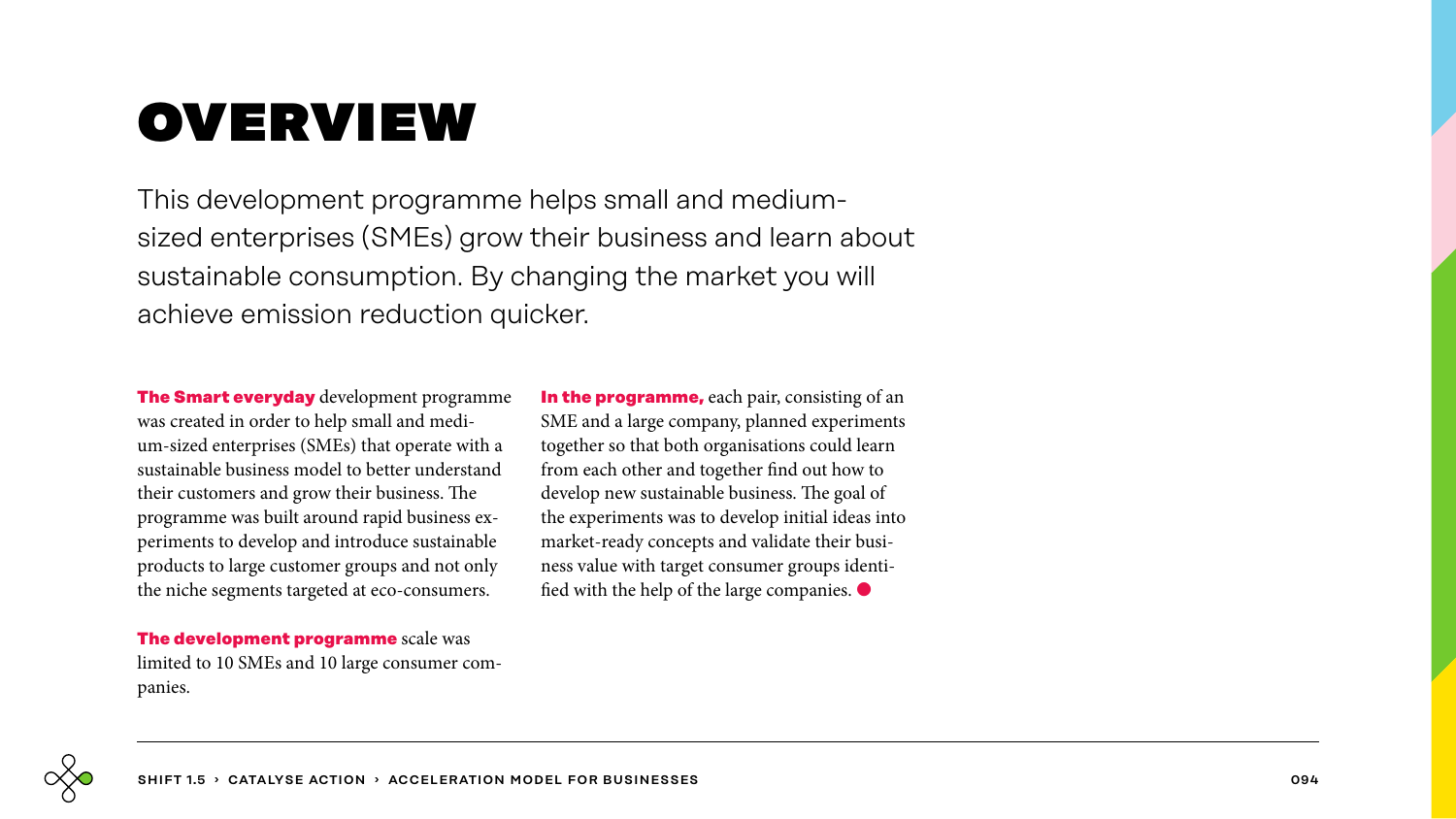# payoffs

**By engaging companies** and doing good business with sustainable solutions, the positive impact can be scaled up.

2 **By changing the markets** and the share of sustainable options you will have a huge effect on social norms and achieve widespread emission reduction quicker.

**The companies learned** together about sustainable consumption and business models. ●

#### **Results — Finland**

- $\odot$  Thirty experiments aimed at achieving thriving and sustainable business. Increased business development competence. Validated business models, MVPs and prototypes, which were developed further in collaboration after the programme.
- $\odot$  Business growth experienced by the best performers in the first year after the programme of 50%.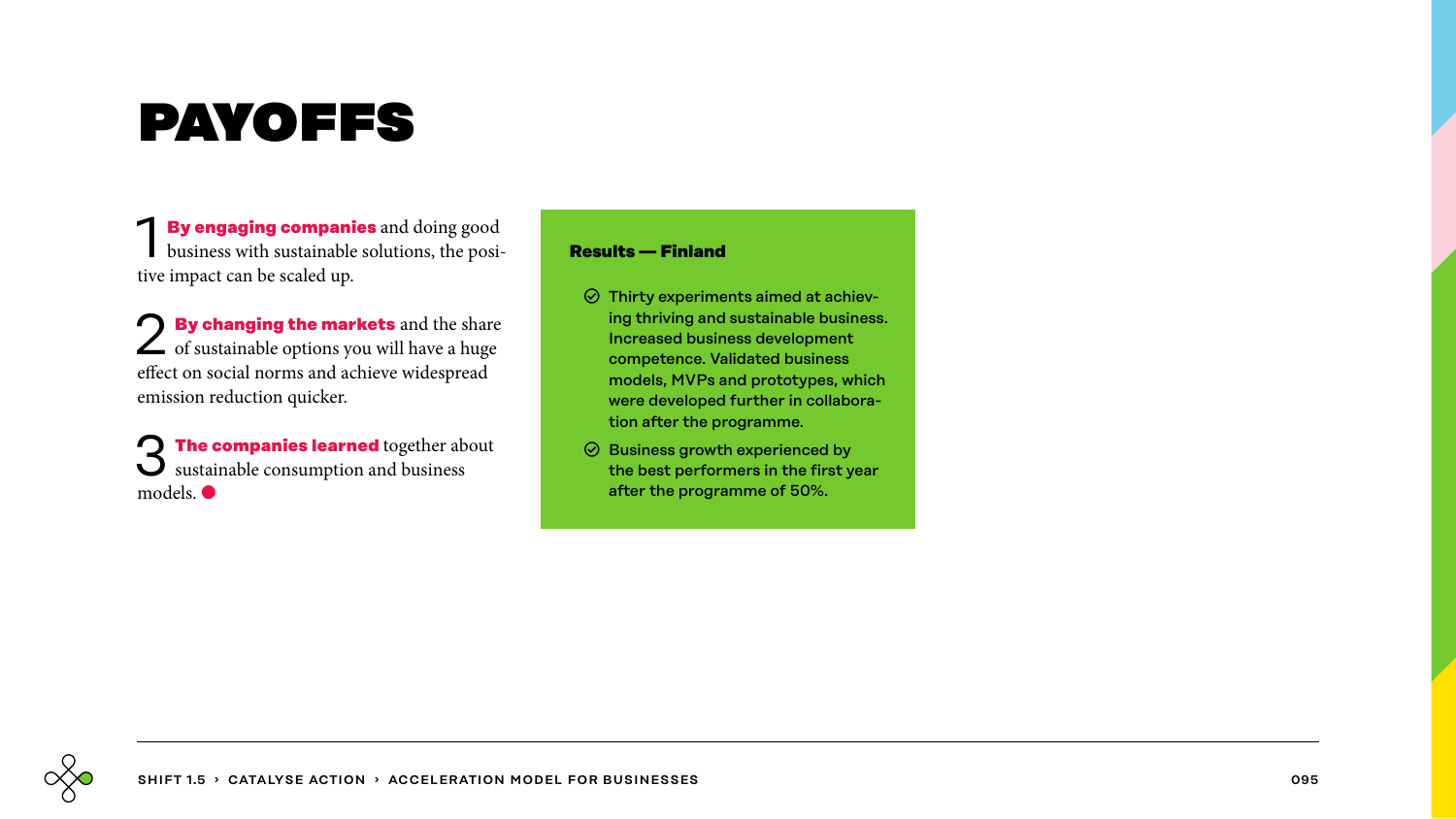## what is needed

**You need** small or medium-sized companies that have the potential to become big with their sustainable solution. You need large consumer companies willing to support them and learn along the way. You need a project manager, coaches and designers who are ready to roll up their sleeves and help the companies with business strategy and in practice. You need to be able to build an active and supportive community where companies share with and teach each other.

#### **Whatever the plan is, it is important that:**

- plans are often rethought; it's OK to change;
- there is no problem with every company being in a different development phase and needing different kinds of support;
- there is more action than theory;
- learning is embraced: encourage everyone to share, learn, rethink and try again.

**Consider what is the best way** to support the companies, for example, by providing money or coaching.

#### **team and resources required**

- In your team:
- $\bullet$  Project manager
- **O** Community builder

#### Additional roles:

- These can be outsourced
- $\bullet$  Service designers & business designers
- $\bullet$  Coaches for the teams (could be the designers)
- $\bullet$  Legal help, if money is granted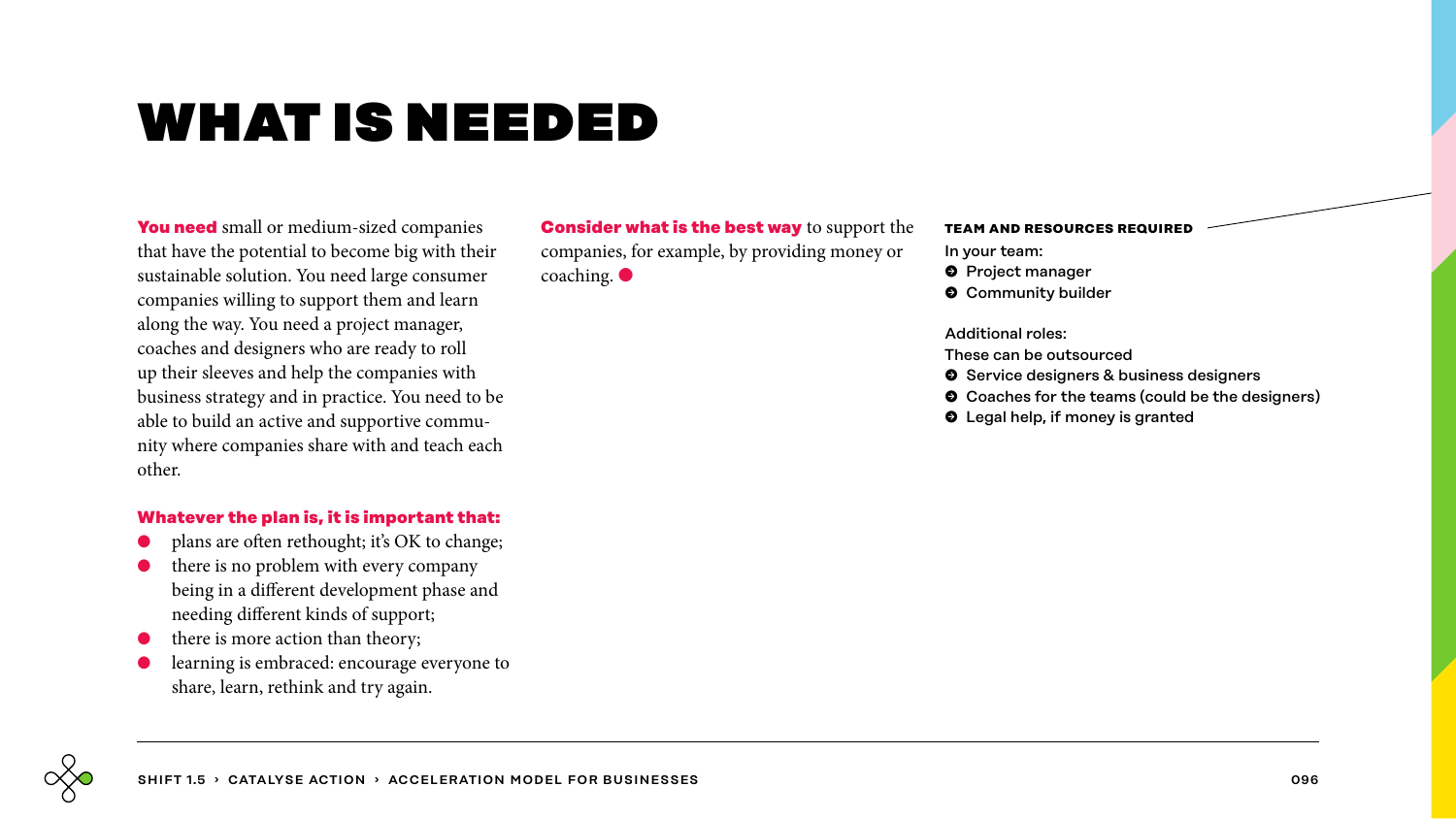## blueprint



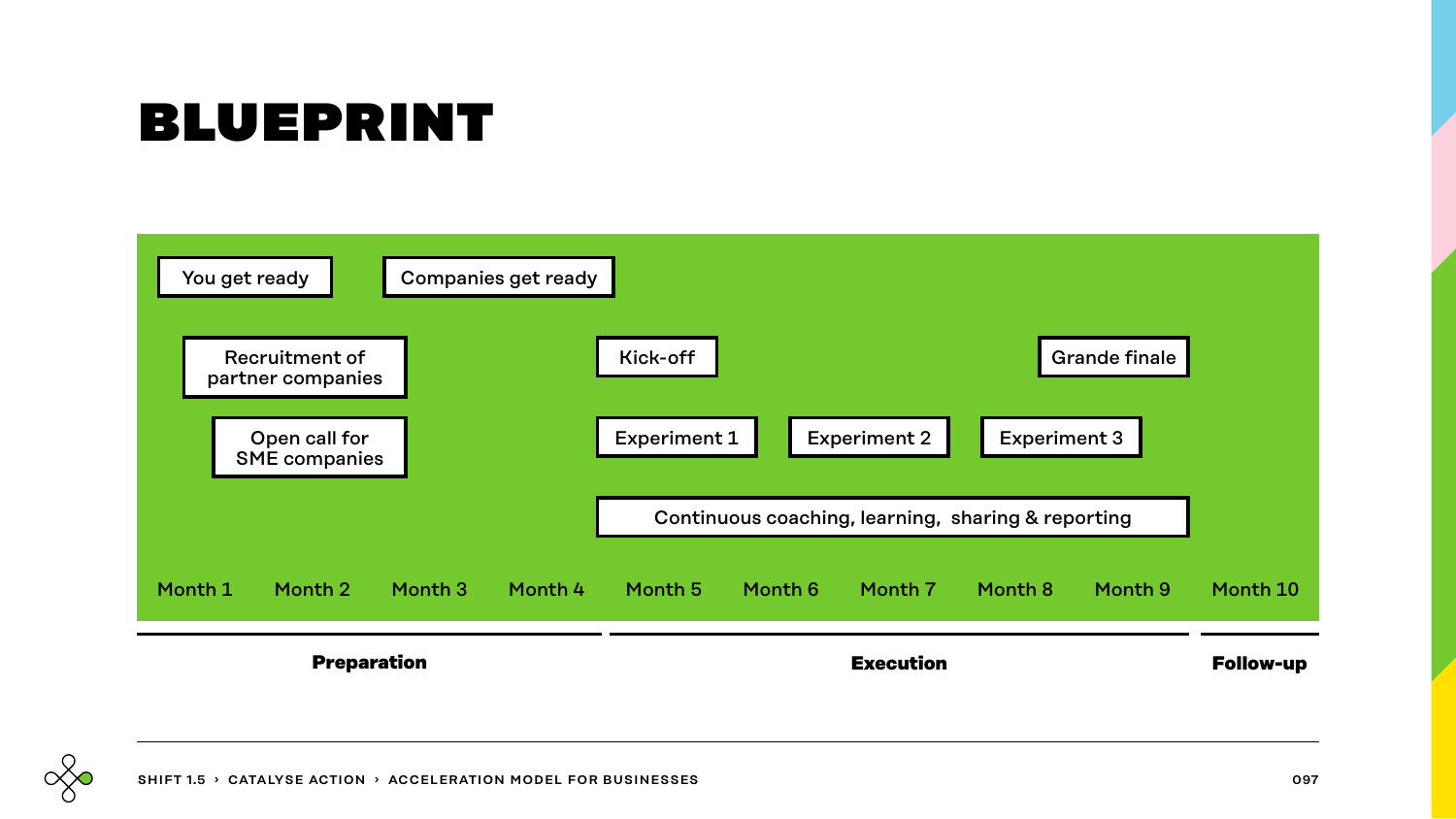# preparation

### **RECRUITMENT OF PARTNER COMPANIES AND OPEN CALL FOR SMEs**

First you need to recruit both large companies and SMEs. For that you need to decide what the challenge to be worked on is and the criteria for the participants. Such as the following:

### **Large companies**

- The ability to provide one to five participants, and to offer their expertise and time.
- The ability to offer support for arranging experiments (such as a customer base, data, spaces or people).

#### **SMEs**

They are developing or already have a smart solution for living, transport, eating, products, services or other aspects of everyday life.

Consider if you want to find companies who are at the very beginning or a bit further with their journey, and if you want to focus around a theme that is common for all of them (e.g. food, data, circular economy, digital products).

Then start contacting right stakeholders. How can you spread the message of the programme as far as possible? Create ready-made social media messages to help spread the message.

If you happen to get loads of potential companies, arrange match making in the form of a speed dating event, or let either the large companies or the SMEs choose who to play with. The keys to success are mutual trust, organisational chemistry and building a beneficial partnership for both. The ideal would be to identify common goal for the companies, for example "how to turn waste food into business". Match making is one

of the most important phases of the programme, so do everything you can to consider the companies' goals, themes, know-how and human chemistry.

Later, after the participants have been selected, it is a good idea to meet with the participants. Make sure everyone is ready to work hard and that they share expectations. Introduce the companies to each other and explain what is to happen in the programme. Build trust, open communication and a good spirit. ●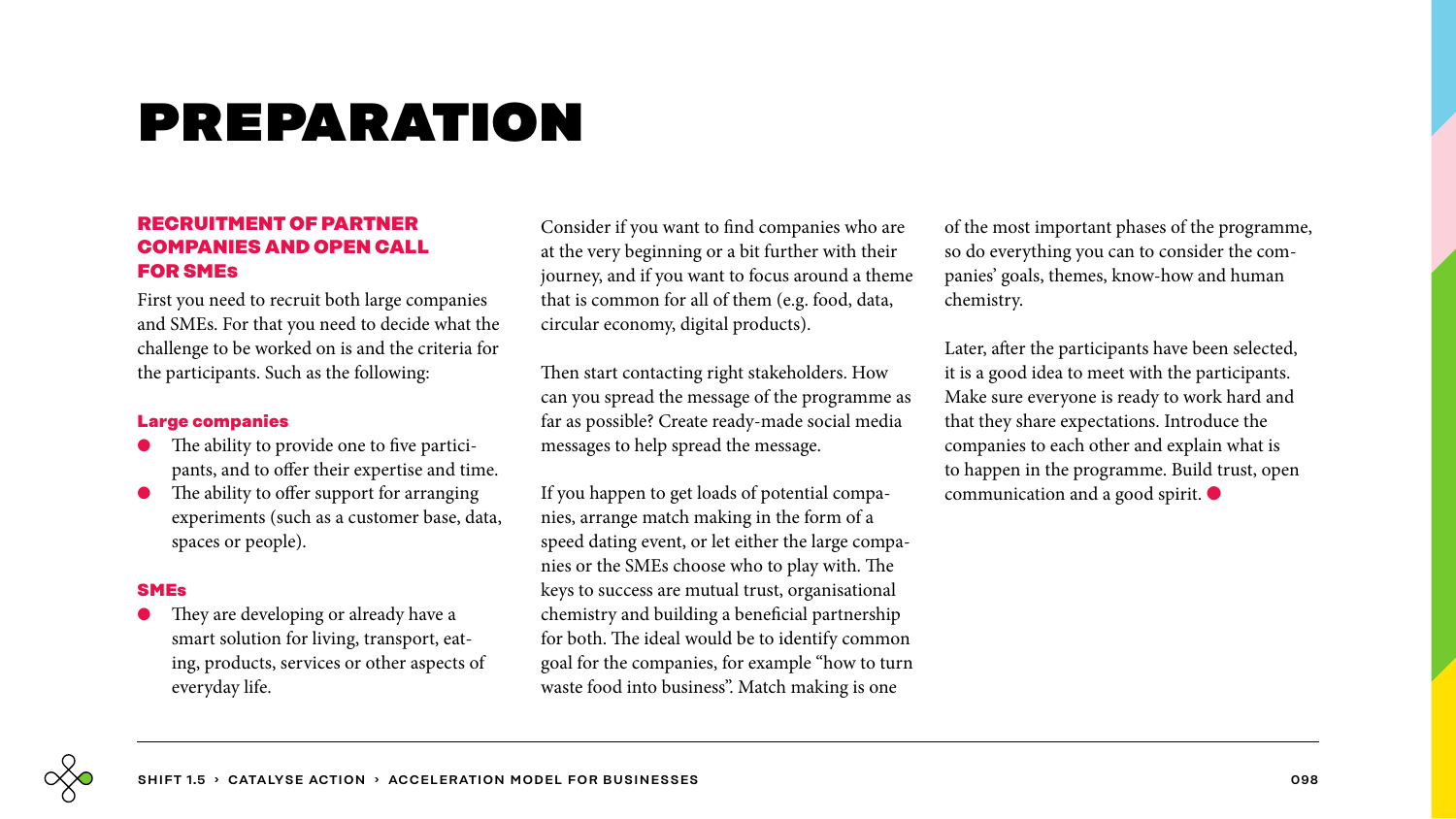# execution

#### **COMPANIES GET READY**

It is good to allow a month or two for the companies to prepare. Once the companies are selected, they should book calendar time to work hard, get to know their partner company and clarify their expectations and goals for the programme. Contact information should be exchanged, and a Slack space established (or other shared platform for communication).

Meanwhile, prepare schedules and agendas for the whole programme. Remember you might need to change the plan, as some of the companies will too. Plans may be useless, but planning is very useful.

### **KICK-OFF**

And so it begins! Allow the teams to become acquainted with each other enough and start with target setting and planning. Have coaches to help them clarify their goals and the critical questions that they want to solve. The experiments should be about them. Make them work a bit, but don't forget to also use some time for fun. After the kick-off, people should start to work with each other, communicate openly and plan for the experiments. Of course, the coaches will help, but the main characters of the story are the entrepreneurs. ●

**materials on request for getting ready** � Schedule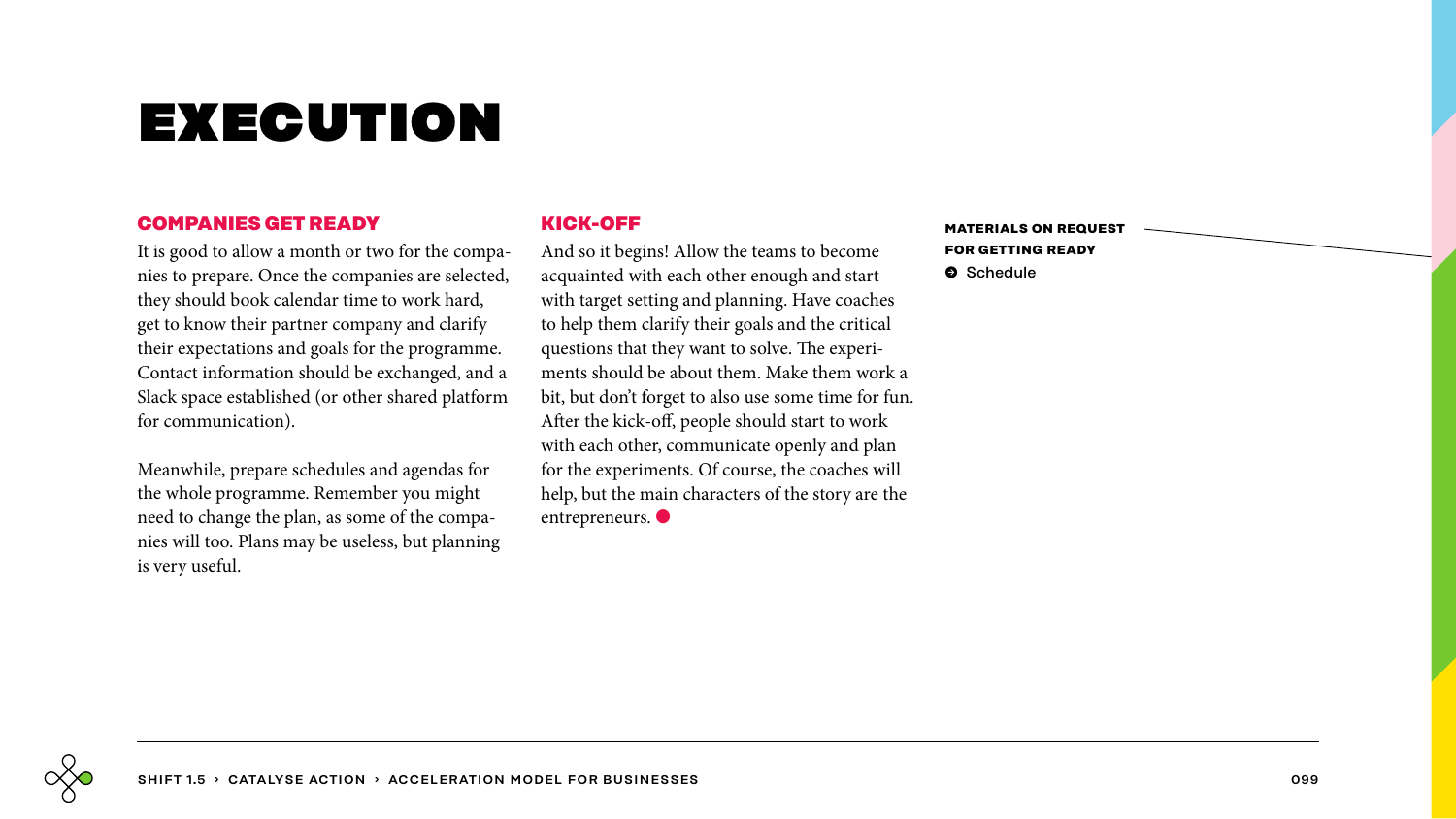# execution

#### **experiments**

Build, measure, learn – and repeat! The development programme itself is based on Lean Start-up methodology, which is used to turn uncertainties and assumptions into knowledge that guide your business development. In this programme, the method is used to validate core business assumptions.

Teams will need help with clarifying what the most business-critical assumptions are and with what could be the way to build, measure and learn. Offer enough support, especially in the beginning when the method is unfamiliar; some might be shy to start.

Every experiment should be shared. We had "lessons learned" sessions with the whole group to share the lessons learned, and posted images, videos and thoughts about experiments on Slack. In addition, we had one-to-one sparring sessions with each of the companies at their own pace. All 10 companies arranged three experiments (build-measure-learn) during the programme, so altogether 30 experiments were carried out.

Every company summarised what they had learned and presented their next steps in goto-market plans, which they presented during a grand finale.

In Finland, the most valuable feedback was collected from experiments where large companies had made their own customers or premises available for SMEs to try out their ideas or products. This meant, for example, serving by-productmash falafels as one dish in a Fazer canteen and then asking for diners' feedback. ●

**materials on request for experiments**  $\bullet$  Lean startup [theleanstartup.com](http://theleanstartup.com/)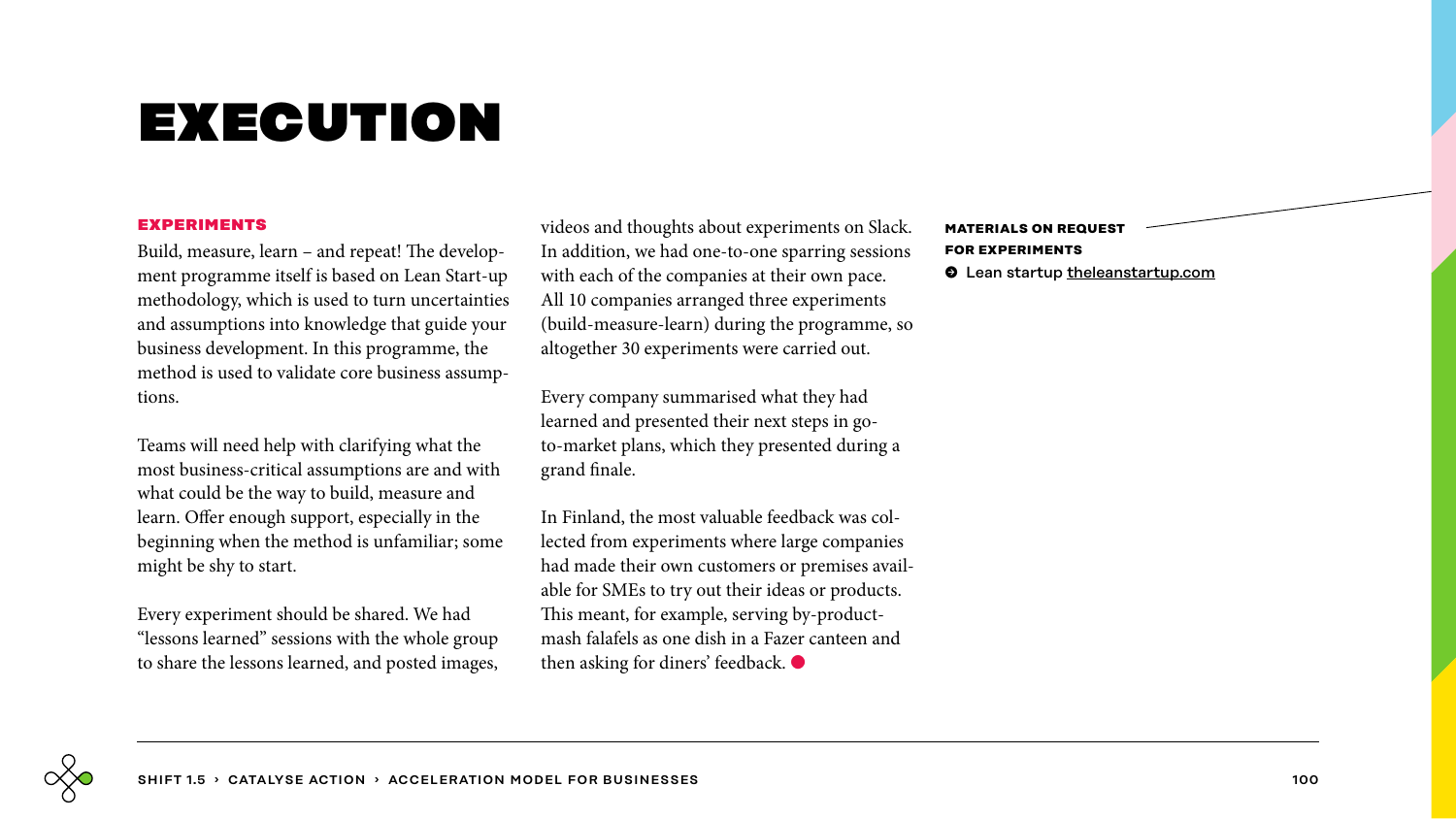# execution

### **CONTINUOUS COACHNG, LEARNING, SHARING & REPORTING**

In addition to the shared kick-off and lessons learned sessions it is important to offer coaching sessions and support for whatever is needed to proceed with the experiments. We used Trello to follow the progress, and Slack to communicate. Each coach had their own teams to focus on – a service designer if a team needed help with customer centricity and product design, and a business designer if the need was more about scaling or business cases.

### **THE GRANDE FINALE!**

Everything in the programme should aim to create a thriving sustainable business. For that, we asked the participants to make go-to-market plans in which they presented their recipes for success and their road map. We had an advisory group of four listening to the pitches: business strategists, designers, investors and sustainability experts, who gave their advice for the future.

It is also important to celebrate hard work together, so arrange something fun! Let the participants celebrate good collaboration and plan the future together.  $\bullet$ 

### **MATERIALS ON REQUEST for grande finale**

 $\bullet$  Examples of teams' Go to market -plans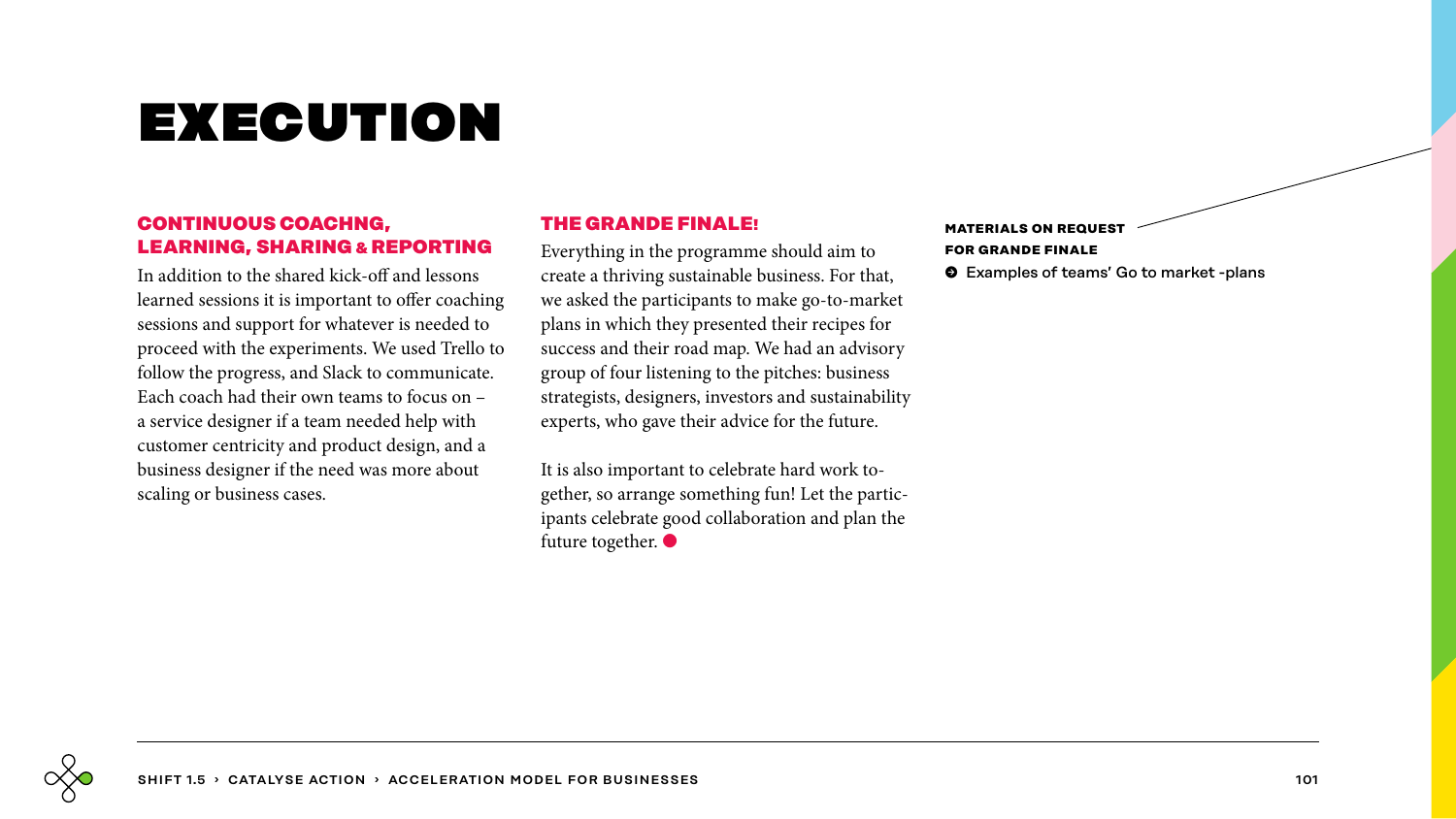# then what?

#### **ENCOURAGEMENT**

After a long process, everyone deserves a moment to celebrate. It is important to embrace the results, but there is still plenty to be done. This is where the actual work starts. Try to encourage the teams to continue with their efforts.

#### **Tips for moving forward**

- $\odot$  Identify what kind of help the teams would need next, and where to get it.
- $\odot$  Book a get-together at some point up to nine months after the grand finale in which every team can present their progress. Half a year could be good time to proceed with the plan.

### **MEDIA RELATIONS**

Dynamic SMEs with sustainable business solutions offer attractive content for the media. Large companies have large customer bases and audiences of their own. Encourage the companies to make use of the media space created by Shift 1.5 community, and vice versa: they all have audiences that can highlight the positive impact the community is having.  $\bullet$